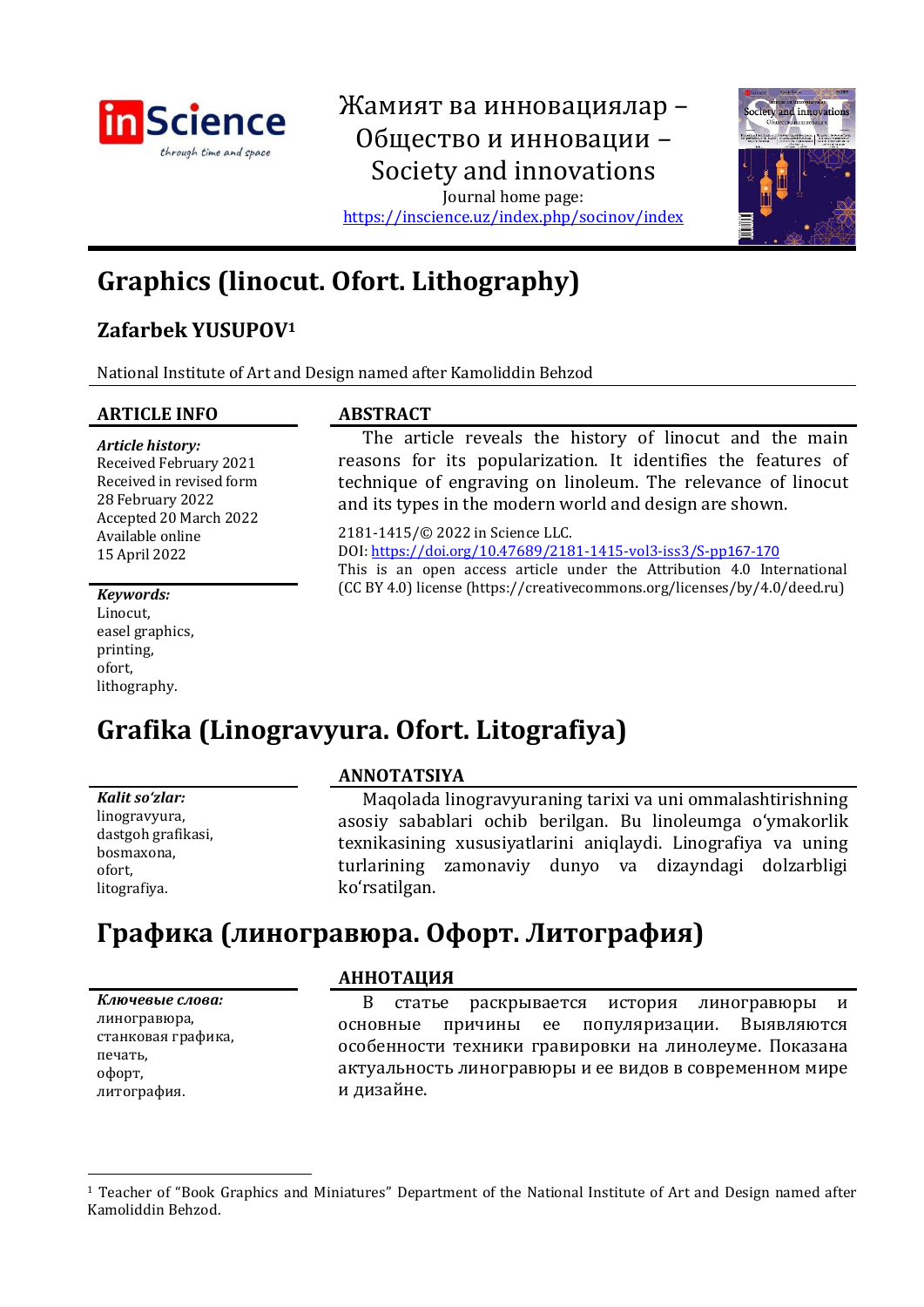Linocut as a graphic technique has always attracted and continues to attract the attention of artists due to its distinctive qualities that distinguish it from other types of printmaking, such as the clarity, expressiveness and laconicism of the artistic language. One of its main advantages is the ability to print more prints from one board than other techniques. This is reflected in the relative ease of mastering the engraving technique, in the "pliability" of the material (making linoleum engraving does not require much physical effort), and in the prostate of tools and equipment – a piece of linoleum and cutting tools. The tasks facing the teacher are the development of the creative abilities of children, instilling in them the desire to live and create.

Students' study of real reality is reflected in artistic images. The world of children's images is different, it is difficult to imagine all the variety of subjects of children's works. Obviously, landscapes for children are the most accessible in execution, in second place are illustrations for literary works (fairy tales, fables), then there are themes related to the depiction of animals, and, finally, the most capable and courageous choose a thematic picture and portrait. The experience of engraving lessons with students of different ages 13-14 years old has shown that children easily assimilate this knowledge. In the course of classes, students get acquainted with the types and genres of graphics. The teacher should talk about the specifics of graphics, about graphic techniques and in more detail on the features of linocut. The word "graphics" comes from the Greek grapho, which means writing, drawing. The basis of graphics is a monochromatic drawing, built on the expressiveness of lines and strokes. Color plays only a supporting role. According to its content and significance, graphics are subdivided into easel (works of independent significance apart from literature), book and magazine – newspaper (illustrations and decorative and design works), poster (propaganda – mass art) and applied (artistic and industrial products of household destination – labels, stamps, envelopes, certificates, etc.).

In the methodological manual on linocut as a technique in the schedule, the following types of training sessions are provided:

– drawing from nature and from memory (drawing, composition);

– thematic drawing (illustration);

– decorative – stylized creative activity (decorative composition);

– Conversations about fine graphic art (acquaintance with the works of outstanding artists)

Each of these types of activities contributes to the study of the shape of the subject, technical techniques-exercises in linocut: its structure, proportions, location in space, etc.

Linocut is one of the main, but at the same time, the most "young" graphic techniques. This type of printing plays an important role in the development of graphic design. Linocut is a printing method based on manual cutting of a drawing on linoleum. In the printing industry, the linoleum engraving technique refers to illustrative printed types of letterpress. Letterpress is a printing method that differs from flat and gravure printing in that the printing elements on the form are located above the blanks, so that when printing, blanks do not touch the paper. This technique appeared at the turn of the XIX-XX centuries, almost simultaneously with the invention of linoleum and has a certain similarity with the woodcut technique. For the first time it was used in 1905 as a material for printing large posters by the artists of the German group "Most" (for example, a print of this type – a poster of the member of the "Most" group Fritz Bleil, 1906).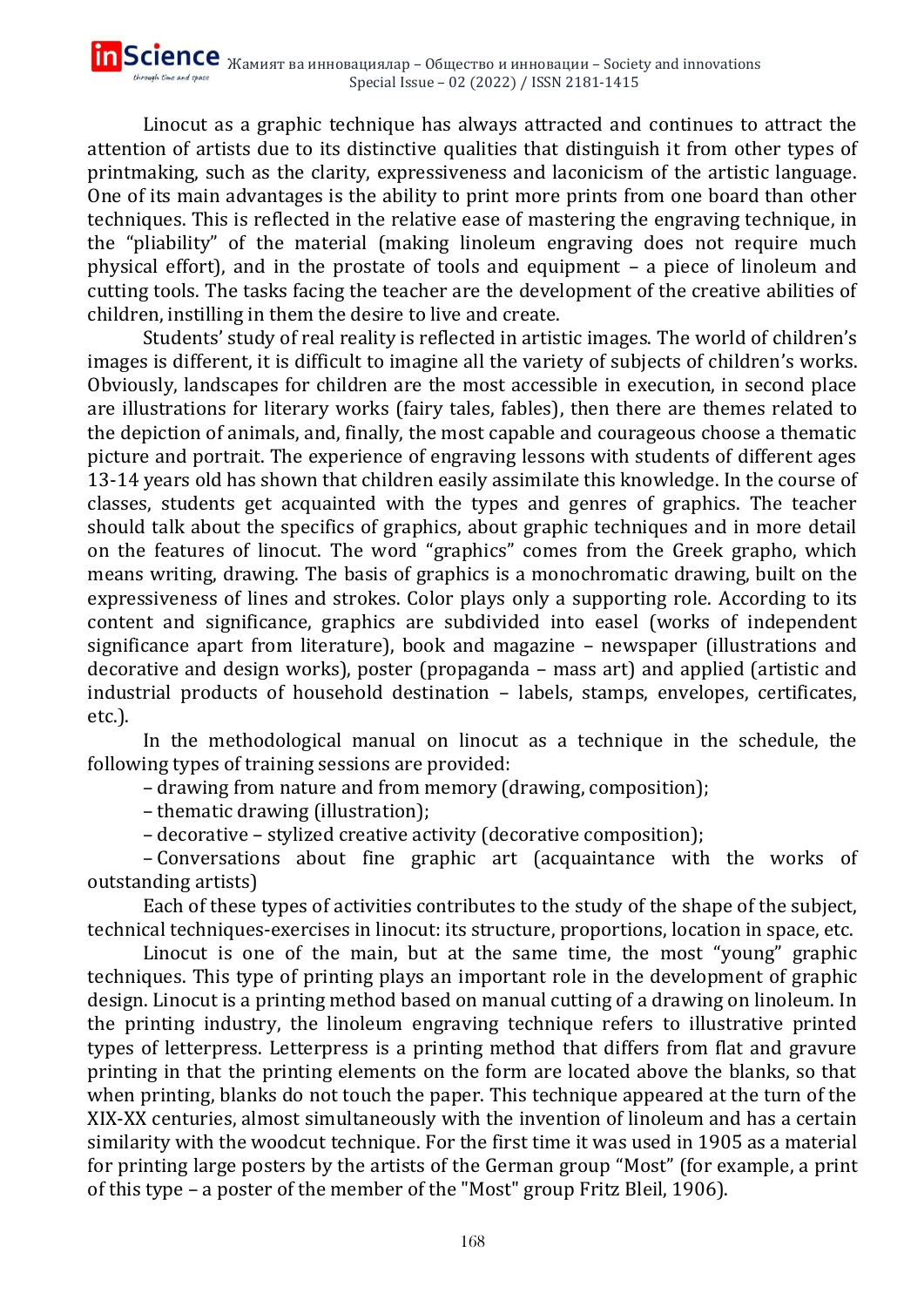Linocut quickly gained popularity among artists and designers. This was facilitated by two factors – the availability and plastic capabilities of linoleum. Making a printing plate from linoleum turned out to be much cheaper than from metal, stone or wood. In addition, large engravings can be cut on linoleum. It is easy to handle because it is easy to cut. The disadvantage of engraving on linoleum is only that a much smaller number of prints can be made from such a form than from traditional materials. Since linoleum is a soft material, the form can quickly collapse under mechanical stress. However, it turned out that the technique of engraving on linoleum has rich possibilities, and interesting features of the stamp, makes it easy to create a variety of textures with the help of cutters, which made this technique unusually attractive for creativity. By the middle of the 20th century, several graphic schools were even formed, dealing with the art of linoleum engraving. Linocut is especially widespread in Latin America. As an example, we can cite the Brazilian "Club of Friends of Engraving" (R. Katz, K. Scliara, V. Prado and others) and the "Workshop of Folk Graphics" in Mexico (A. Beltrana, L. Mendes). Many famous European artists, for example, Pablo Picasso, Henri Matisse, Franz Maserel, Fritz Bleuil, Maurice Escher, Carlos Cortes, and even individual publishing houses (publishing house of Martin Fabiani in Paris, etc.) [1, 2], were also fond of linocut.

This technique quickly penetrated into Russia. There are many works made by such famous masters as I.N. Pavlov, K.E. Kostenko, I.A. Sokolov. Linoleum engraving reached its peak in our country in the 50-60s of the twentieth century. During this period, entire national schools of linocut were created in many union republics. The peculiarity of the technique of performing engraving on linoleum is associated with the fact that the stamp (printing plate) is performed using special tools – graders, which can have a different profile and diameter. This allows you to achieve thin and thick lines of various lengths and configurations. First, a drawing is applied to the form in a "mirror way" (in an inverted form from left to right), then the master cuts it out with graders, cutting through the linoleum to the desired depth. After completing the required image, paint is applied to the surface of the manufactured form. Next, a sheet of paper is applied to the stamp, pressed and rolled on an etching machine. This is how an impression is obtained mechanically, that is, using an etching machine. At home, the impression can be done manually by pressing the sheet with a press or rolling it with a rubber roller.

There are two main types of linocut: black and white and color. Black and white linocut is an engraving made on the basis of black ink in the form of a black and white print. The paint can be typographic, special for linocut, acrylic and even gouache, it is important that it is moderately thick and does not dry very quickly. To make a mold, take a fairly thick linoleum (at least 2.5 mm) with a smooth surface. The material must be degreased or well dried. For this reason, the most valuable for engravers is the old linoleum, rented in apartments. Sometimes PVC plastic is used, from which the flooring is made. However, this material is usually used for making small-sized engravings. The features of the old linoleum are such that even the use of graters for end wood carving is allowed on it. A drawing is preliminarily applied to the material by means of black ink. For thin lines, use a pen, for thick – brush. Sometimes a simpler method of translating a drawing from a paper sheet is used. When pressed against the smooth surface of linoleum, the pencil image is very easily imprinted on it. To complete the texture, the method of the dotted manner is often used. The image is cropped using the same techniques as for cropping woodcuts. To print drawings, the grinding method with a brush or a special machine (for large images) can be used.